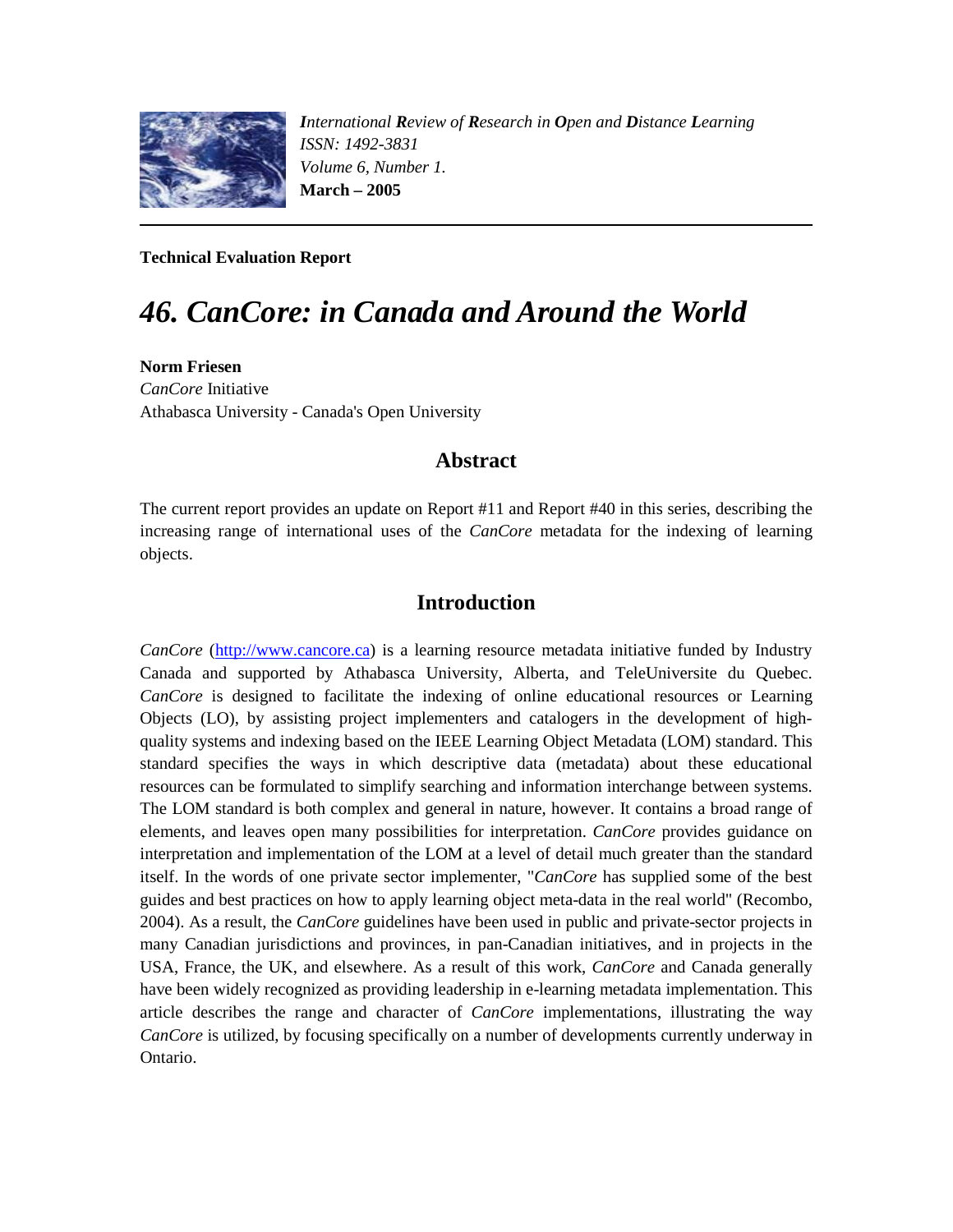*CanCore* has been working with an expanding community of implementers since November 2000. Its beginnings were in the context of collaborative initiatives involving several Canadian provinces: the LearnAlberta portal [\(http://learnalberta.ca/\)](http://learnalberta.ca/), the Campus Alberta Repository of Educational Objects (CAREO) project [\(http://www.careo.org/\)](http://www.careo.org/), and the Telecampus repository of online courses developed at the University by TeleEducation of New Brunswick. CanCore has subsequently been active in the pan-Canadian eduSource project sponsored by CANARIE. Most recently, CanCore's focus has returned to a number of localized private and provincial government implementations, with financial support by the Multimedia Learning Group of Industry Canada, and under the management of Athabasca University.

Among the provincial projects currently implementing *CanCore* are the BCcampus Learning Resources Centre, the LearnAlberta portal, the Centre for Distance Learning and Innovation (CDLI) Portal of Newfoundland and Labrador, and the normetric metadata profile work in Quebec. *eduOntario* is a further provincial project for which *CanCore* has been selected "as the key cataloging model" (Hannaford and Sutherland, 2004). This particular project, funded by the Ontario Knowledge Network for Learning (OKNL) and based at Ontario Institute for Studies in Education (OISE), is developing "a general-purpose repository prototype" to serve the needs of K-12 and other learners in Canada's most populous province (St. John, Hyman, Hannaford, and Sutherland, 2004). The project leaders are Avi Hyman (OISE) and Baiba St. John (OKNL); and project managers are Brian Sutherland and Julie Hannaford (OISE). As a part of this and other work, this initiative has also developed OnCore, a version of *CanCore* designed to meet the educational needs of Ontario. The adaptation of *CanCore*'s classification elements allows each resource catalogued in OnCore to be indexed in relation to Ontario-specific educational outcomes and expectations. OnCore has also been used by Ontario's Bibliocentre to catalogue a number of TVOntario video resources. (TVO is a provincially-funded educational television network that reaches approximately 12 million Ontarians and subscribers to cable and satellite television across Canada.)

The OnCore group has also been exploring the possibility of further adapting *CanCore* to work alongside another successful metadata solution for online resources: Rich Site Summary or Real Simple Syndication (RSS). RSS is used as a way of syndicating or distributing news stories, annotated links, and other timely information from one location to many other locations quickly and easily. Combined with *CanCore*, RSS could be used as a way of alerting users and repositories to the availability of new and relevant learning objects and metadata records, thus increasing levels of resource sharing and reuse. As the OnCore group explains, "the goal is to piggyback LOM (*CanCore*) Learning Object metadata on RSS to energize the many Learning Object Repositories which are creating resources but not facilitating resource discovery" beyond their own collections (B. Sutherland, personal communication, November 2, 2004; Hannaford and Sutherland, 2004). A number of other *CanCore* and RSS implementers, as well as the *CanCore* initiative itself, are currently working together to find ways to accomplish this "piggybacking" or adaptation.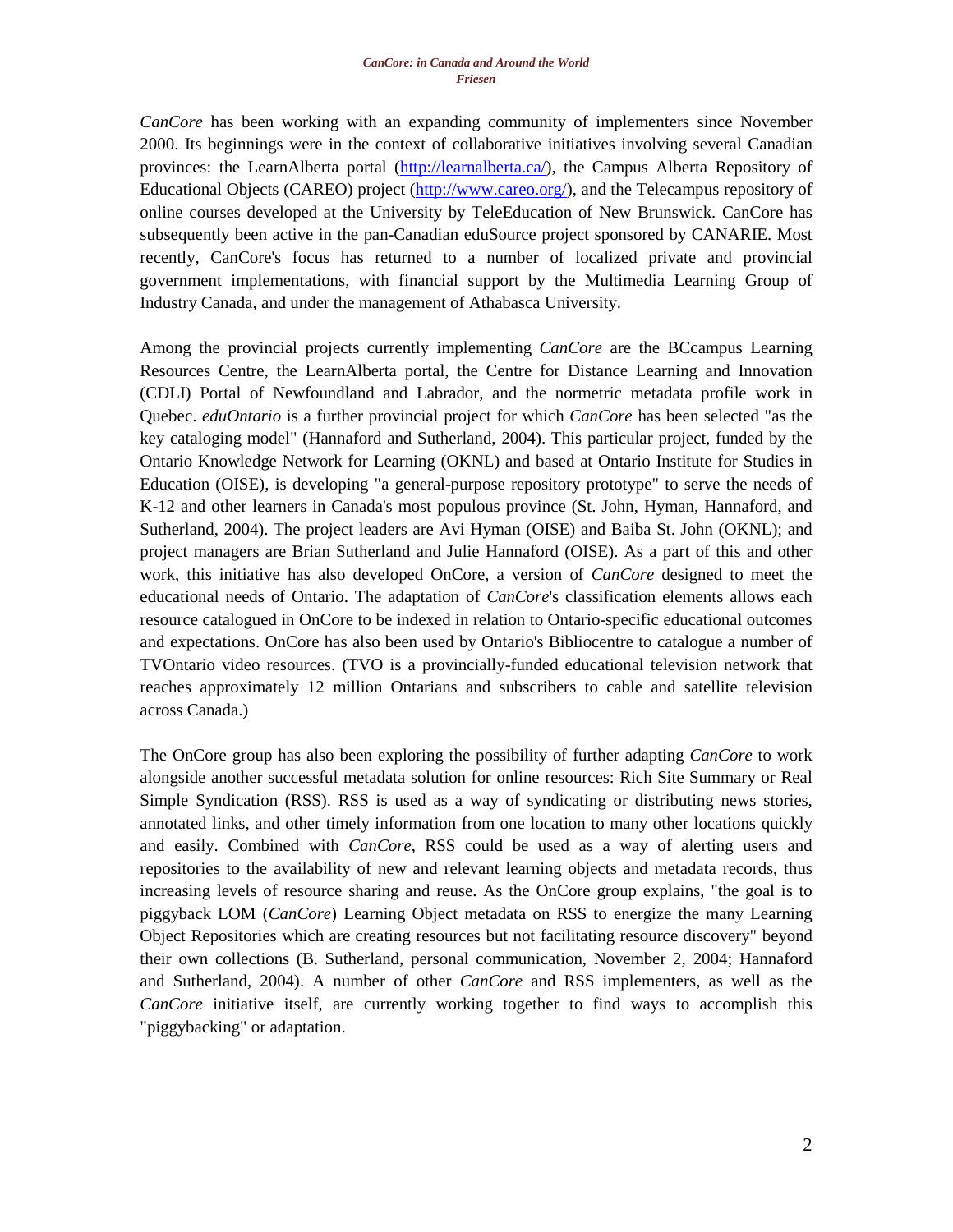## **Other** *CanCore* **Implementations**

Other implementations of *CanCore* have been undertaken in a wide range of projects and educational contexts. A list of some of these projects, products and organizations, and their respective websites is provided below. In each case, a brief indication is provided of how the initiative has used *CanCore*.

- *AD LIB Project* [\(http://adlib.athabascau.ca/adlib/\)](http://adlib.athabascau.ca/adlib/). *CanCore* has been used as a basis for defining the metadata creation interface for this project; *CanCore* documentation is used for help screens. Free registration is required to view the metadata interface.
- *BC Campus* [\(http://www.bccampus.ca\)](http://www.bccampus.ca/). *CanCore* is being referenced and adapted in the Learning Object Repository Project of BC Campus: The goal of this project is to build the foundation for a comprehensive BC learning objects repository (LOR) for British Columbia K-12 and postsecondary education. It is the first phase of a larger goal of BCcampus, which is to provide a LOR model for the BC educational system across all disciplines [\(http://www.bccampus.ca/Page95.aspx\)](http://www.bccampus.ca/Page95.aspx).
- *BC Open School.* BC Open University [\(http://careo.prn.bc.ca/cgi](http://careo.prn.bc.ca/cgi-bin/WebObjects/CAREO.woa)[bin/WebObjects/CAREO.woa\)](http://careo.prn.bc.ca/cgi-bin/WebObjects/CAREO.woa). *CanCore*'s guidelines have been used to develop metadata records. BC School District #60 Peace River North [\(http://careo.prn.bc.ca/cgi](http://careo.prn.bc.ca/cgi-bin/WebObjects/CAREO.woa)[bin/WebObjects/CAREO.woa\)](http://careo.prn.bc.ca/cgi-bin/WebObjects/CAREO.woa). CanCore's guidelines have been used to develop new metadata records and to recapture metadata records that previously existed in the Scrapbook [\(http://scrapbook.prn.bc.ca\)](http://scrapbook.prn.bc.ca/) and the Learning Lab [\(http://tll.prn.bc.ca/newTLL/\)](http://tll.prn.bc.ca/newTLL/). XSLT was used to convert the MySQL based records from the Scrapbook and the ZOPE based records from the Learning Lab into CanCore based records in a localized version of CAREO.
- *Canadian Heritage* [\(http://www.pch.gc.ca/\)](http://www.pch.gc.ca/). *CanCore*'s metadata approach plays a central role in this overall metadata strategy recommended for Canadian Culture Online Policy [\(http://mdlet.jtc1sc36.org/doc/SC36\\_WG4\\_N0075.pdf\)](http://mdlet.jtc1sc36.org/doc/SC36_WG4_N0075.pdf).
- *CDLI Portal* [\(http://www.cdli.ca/\)](http://www.cdli.ca/). In making its learning objects available through its portal, the Centre for Distance Learning and Innovation of the Department of Education in Newfoundland and Labrador is adhering to *CanCore*'s guidelines.
- *CELTS* (China). *CanCore* metadata element subset is referenced in defining CELTS subset, "the core set of CELTS-3.1 is a subset of *CanCore*, which in turn is a subset of LOM" [\(http://mdlet.jtc1sc36.org/doc/SC36\\_WG4\\_N0059.pdf\)](http://mdlet.jtc1sc36.org/doc/SC36_WG4_N0059.pdf).
- *CMEC Portal.* As is explained in CMEC documentation: "proponents will be expected to meta-tag each multimedia learning object using the standard descriptors developed for use in the CMEC portal. These descriptors follow the *CanCore* standard" [\(http://dev.cdli.ca/developer/meta-tagging.htm\)](http://dev.cdli.ca/developer/meta-tagging.htm).
- *Desire2Learn* [\(http://www.desire2learn.com\)](http://www.desire2learn.com/). *Desire2Learn* is a full-featured learning management system which includes a learning object repository. "The D2L Learning Object Repository technology incorporates industry standards, such as SCORM, *CanCore*, IMS, and others . . ."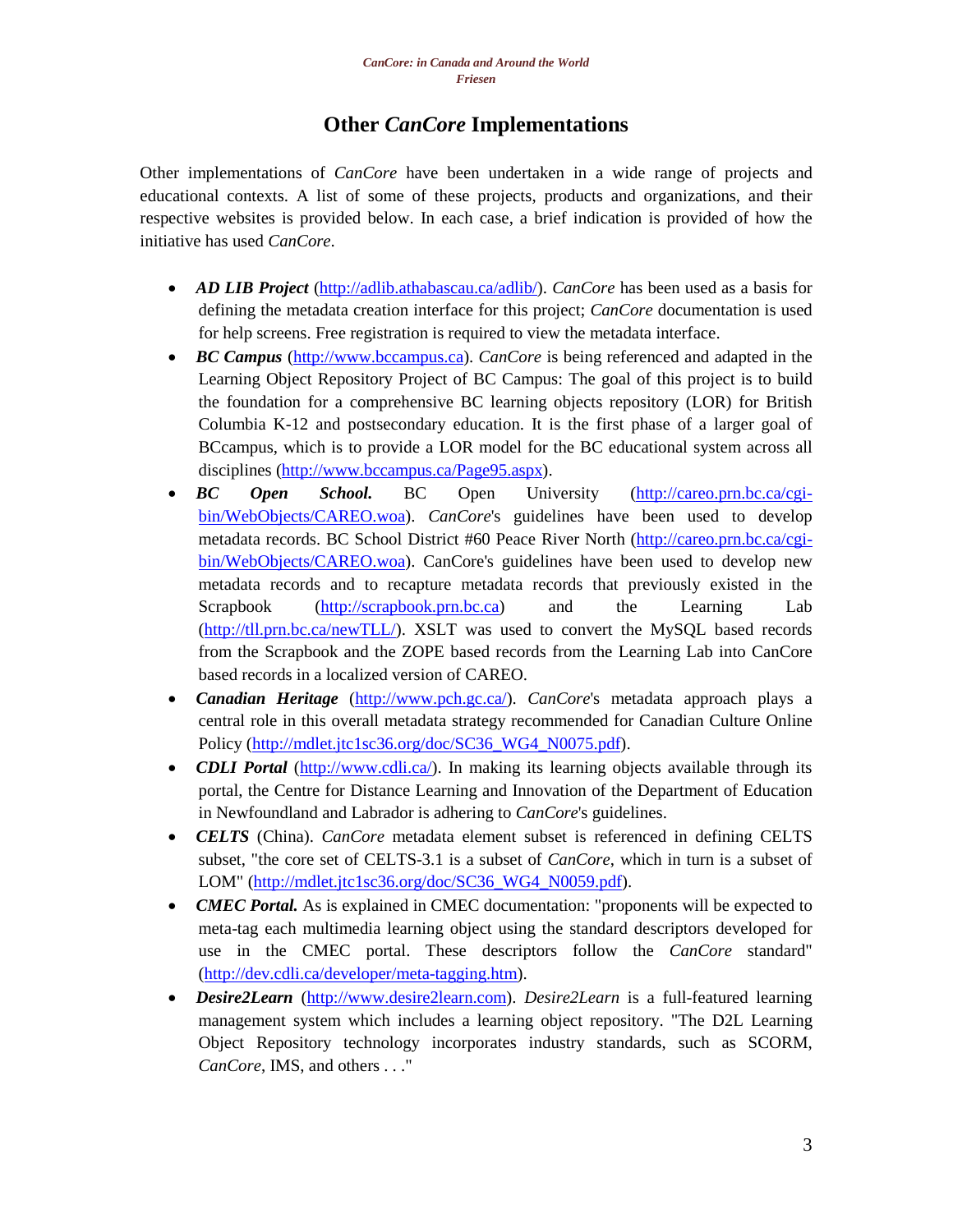- *Edusplash* and *Lionshare* [\(http://www.edusplash.net\)](http://www.edusplash.net/). The *eduSplash* peer-to-peer metadata and object sharing software advertises itself as "powered by *CanCore*." This interface and tool are being incorporated in the international *Lionshare* project.
- *Eisenhower National Clearinghouse* [\(http://www.enc.org/\)](http://www.enc.org/). *CanCore*'s guidelines documents and discussions have been used extensively in the development of metadata for this American project [\(http://www.dlib.org/dlib/september03/lightle/09lightle.html\)](http://www.dlib.org/dlib/september03/lightle/09lightle.html).
- *Etraffic Solutions Inc.* [\(http://www.etrafficsolutions.com\)](http://www.etrafficsolutions.com/). This is an international online learning content and applications developer that uses *CanCore* in creating and tagging its learning objects

[\(http://www.etrafficsolutions.com/about/news/newsletters/apr2003.html\)](http://www.etrafficsolutions.com/about/news/newsletters/apr2003.html).

- *FLORE* [\(http://www.pomme.ualberta.ca/french/french/a.html\)](http://www.pomme.ualberta.ca/french/french/a.html) is a free repository of French language educational resources. It is meant to help the user to find appropriate sites and specific learning objects for teaching or learning French. FLORE is designed for faculty and students in post-secondary institutions. It offers over 1,000 online resources with annotations such as content descriptions and peer reviews. *CanCore* is assisting FLORE with the alignment of its metadata to *CanCore*/LOM elements and mechanisms of exchange.
- *Government of Canada Metadata Framework* (Canadian Treasury Board). "Within the GoC, *CanCore* is the preferred interpretation of the IEEE LOM" [\(www.cio-dpi.gc.ca/im](http://www.cio-dpi.gc.ca/im-gi/mwg-gtm/ems-sml/docs/2004/meta-profil/meta-profil04_e.asp)[gi/mwg-gtm/ems-sml/docs/2004/meta-profil/meta-](http://www.cio-dpi.gc.ca/im-gi/mwg-gtm/ems-sml/docs/2004/meta-profil/meta-profil04_e.asp) profil04\_e.asp).
- *LearnAlberta.ca* [\(http://www.learnalberta.ca\)](http://www.learnalberta.ca/). "The metadata records used to locate and describe resources available at this portal have been developed using the *CanCore* guidelines as a central input."
- *LLearn* [\(http://www.llearn.net/project.php\)](http://www.llearn.net/project.php). "The LLEARN project is a private-public partnership . . . designed to bring together best practices in second language teaching/ learning and the capacity of broadband technology . . . LLEARN will be SCORM and *CanCore* compliant [\(www.llearn.net/\\_pdf/documents\\_papers\\_3pager.pdf\)](http://www.llearn.net/_pdf/documents_papers_3pager.pdf).
- *Magic Lantern* [\(http://www.magiclantern.ca/index.asp\)](http://www.magiclantern.ca/index.asp). As a major supplier of video learning objects to Alberta Learning, *Magic Lantern* has created metadata records for a large number of its resources, using *CanCore* as a guide.
- *ManUeL Metadata Application Profile and Metalab tool. CanCore* is acknowledged as being the basis for this French application profile. (Documentation is under development). [\(http://minotaure.ulysse.ubordeaux.fr/area21/resource\\_manager\\_1.7/\)](http://minotaure.ulysse.u-bordeaux.fr/area21/resource_manager_1.7/).
- *National Science Digital Library* [\(http://www.nsdl.org/\)](http://www.nsdl.org/). In developing and refining its Dublin Core-based metadata scheme, the NSDL has consulted with *CanCore* staff and utilized *CanCore*'s guidelines.
- *NORMETIC Quebec* [\(http://www.profetic.org:16080/normetic\)](http://www.profetic.org:16080/normetic) The *CanCore* element subset and guidelines has been used as central inputs in the development of the Normetic element subset [\(http://www.profetic.org:16080/normetic/article.php3?id\\_article=53\)](http://www.profetic.org:16080/normetic/article.php3?id_article=53).
- *Recombo* [\(http://www.recombo.com/\)](http://www.recombo.com/) has utilized *CanCore* in a number of its metadata tools.
- *Peace River North School District's Resource Scrapbook* [\(http://scrapbook.prn.bc.ca/\)](http://scrapbook.prn.bc.ca/). *CanCore* Guidelines has been used in updating this collection's metadata.